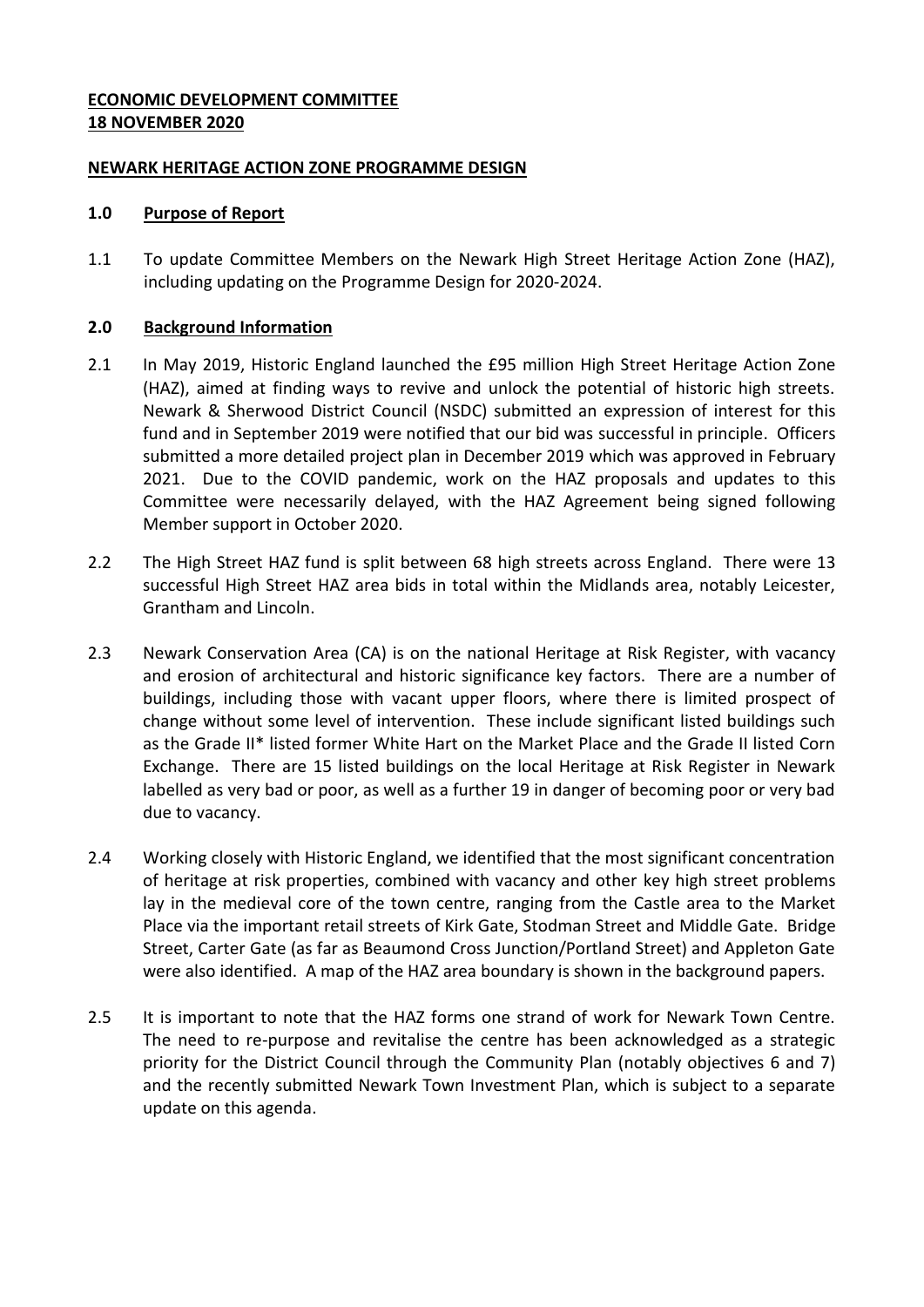### **3.0 Newark High Street HAZ Programme Design 2020-2024**

- 3.1 Newark has a very attractive town centre which in recent years has faced the same challenges as other market towns with chain stores closing and vacant shops deteriorating. Unlocking potential and finding ways to revitalise its central core is essential to regenerate and enhance the historic character of the CA. The potential to create new homes within the town centre through converting vacant sites and buildings and the repurposing and redesigning of public realm to create more appealing and accessible public space and greater connectivity is at the heart of the HAZ Programme Design.
- 3.2 Our initial bid sought a funding pot of £250,000, which is to be match-funded with NSDC and private-sector funding. However, since working up the details of the bid in detail in consultation with our Historic England colleagues, this figure has risen to £275,000. This is primarily in order to cover the cost of a full-time HAZ officer, which is an essential requirement of the fund and matches our commitment to delivering project outcomes. This post is currently out to advert, with an appointment expected prior to or immediately after the Committee.

# **The Projects – Part 1 of the HAZ**

- 3.3 The key Newark HAZ projects are:
	- Condition surveys and appraisals of key heritage at risk within the HAZ area, including the Corn Exchange, former White Hart Inn and other individual buildings at risk. Such surveys will inform urgent works and repairs discussions with owners. If works are not secured the Council and Historic England will also consider formal action as required.
	- Shop front and upper floors 'development guide' based on quantified costs to demonstrate benefits;
	- Shop front grants for appropriate historic replacements on a grant funded basis. It is expected that 3-4 shopfronts can be supported over the HAZ term;
	- Public realm and way-finding feasibility and visioning: This project will focus on connecting and removing barriers/unwelcome desire lines between the different parts of the town centre, notably connecting the Potterdyke area (at Beaumond Cross and Martindale Lane). It will be necessary for any strategy to be produced in conjunction with a wider town centre review (as part of the TIP) and in association with Nottinghamshire County Council as highway authority. Wider wayfinding will be considered alongside improving legibility;
	- Review of the local council tax and business rate regime exploring and modelling alternative and incentivised approaches at a local level to a tax regime over a longer term;
	- Tenant and Landlord Advice working with both cohorts and legal advisors to identify best practice and balance when looking at lease approaches issues of dealing with repairs, and the need to support tenancies for longevity whist securing ongoing income for landlords;
	- Installation of footfall counters to provide insights and measure success (tender returns pending);
	- Publication of a local book on Newark's Heritage. This publication will be a collaboration with Historic England and will draw on research and findings made throughout the HAZ project.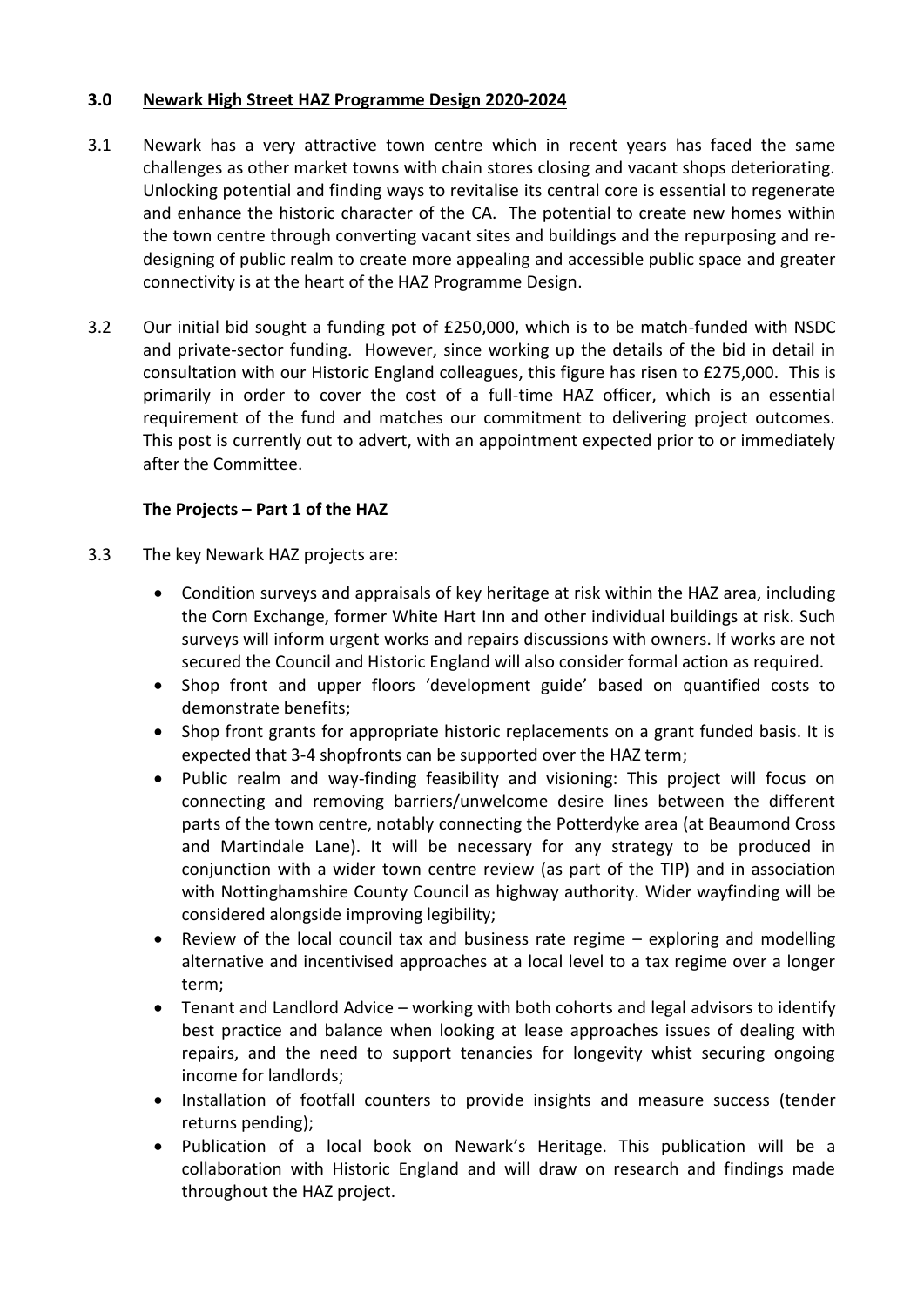- 3.4 In tandem with the above, the Newark CA Appraisal is to be completed (in accordance with the 12 September 2018 Economic Development Committee timetable). Whilst there has been some delay and unforeseen challenges (for example, during the COVID pandemic, it is not possible to carry out a public meeting for this project, a legal requirement under s71 of the Planning (Listed Buildings & Conservation Areas) Act 1990), it remains the intent to produce a draft of the Appraisal for adoption in 2021.
- 3.5 In addition, Historic England are keen to ensure that a review of Local Listings forms part of this process. Development of a robust Criteria to underpin the survey of Local Listings is critical and forms another agenda item in this Committee.

# **The Cultural Program – Part 2 of the HAZ**

- 3.6 The Cultural Program is linked to, but otherwise run and funded separately to the HAZ projects detailed above. A core of organisations has been identified from the wider community to lead on our cultural programme, including Inspire (Culture, Libraries and Learning), Newark Civic Trust, Newark Heritage Trust, Newark Book Festival, Newark and Sherwood CVS and Newark and Sherwood College (Schools of Violin, Piano and Woodwind). Collectively, these are 'the Cultural Consortium'. Their brief is to explore a range of mediums to deliver a programme that is accessible and welcoming to everyone. This can include a wide range of cultural activities encompassing theatre, street art, poetry, literature, music festivals and photography projects, amongst other activities.
- 3.7 The objectives of the Cultural Programme are:
	- a) to revitalise high streets through cultural activities, bringing both a wider range of people and new activity to the heart of communities and raising aspirations;
	- b) to encourage greater use of high streets and increase dwell time;
	- c) to create greater pride, sense of community and wellbeing through cultural engagement;
	- d) to help local organisations, communities and stakeholders to embed and sustain the benefits of the Programme in the future; and
	- e) to support the work of the overall capital programme.
- 3.8 At this stage the programme is being developed. They will need to align with and complement any relevant Coivid-19 restrictions and, if successful, the Newark Heart proposals within the Newark TIP. NSDC is not expected to run the consortium, but should be a facilitator and ensure, with the consortium partners, integration of events and activities.
- 3.9 Inspire, the lead partner in the Cultural Consortium, have successfully applied for a pilot grant for the Cultural Programme of £10,000. Supported by the Heritage and Culture business unit, Inspire will use this funding to formalise the consortium and engage with members to build capacity and skills, undertake community engagement to underpin the development of the cultural programme, and develop a delivery plan.

#### **HAZ Projects Officer**

3.10 The HAZ Programme allows for the employment of a Project Officer for the duration of the scheme. Following the signing of the HAZ Agreement with Historic England, the post was advertised (closing date  $2^{nd}$  November). It is hoped at Committee to conform an appointment and likely start date with the Council.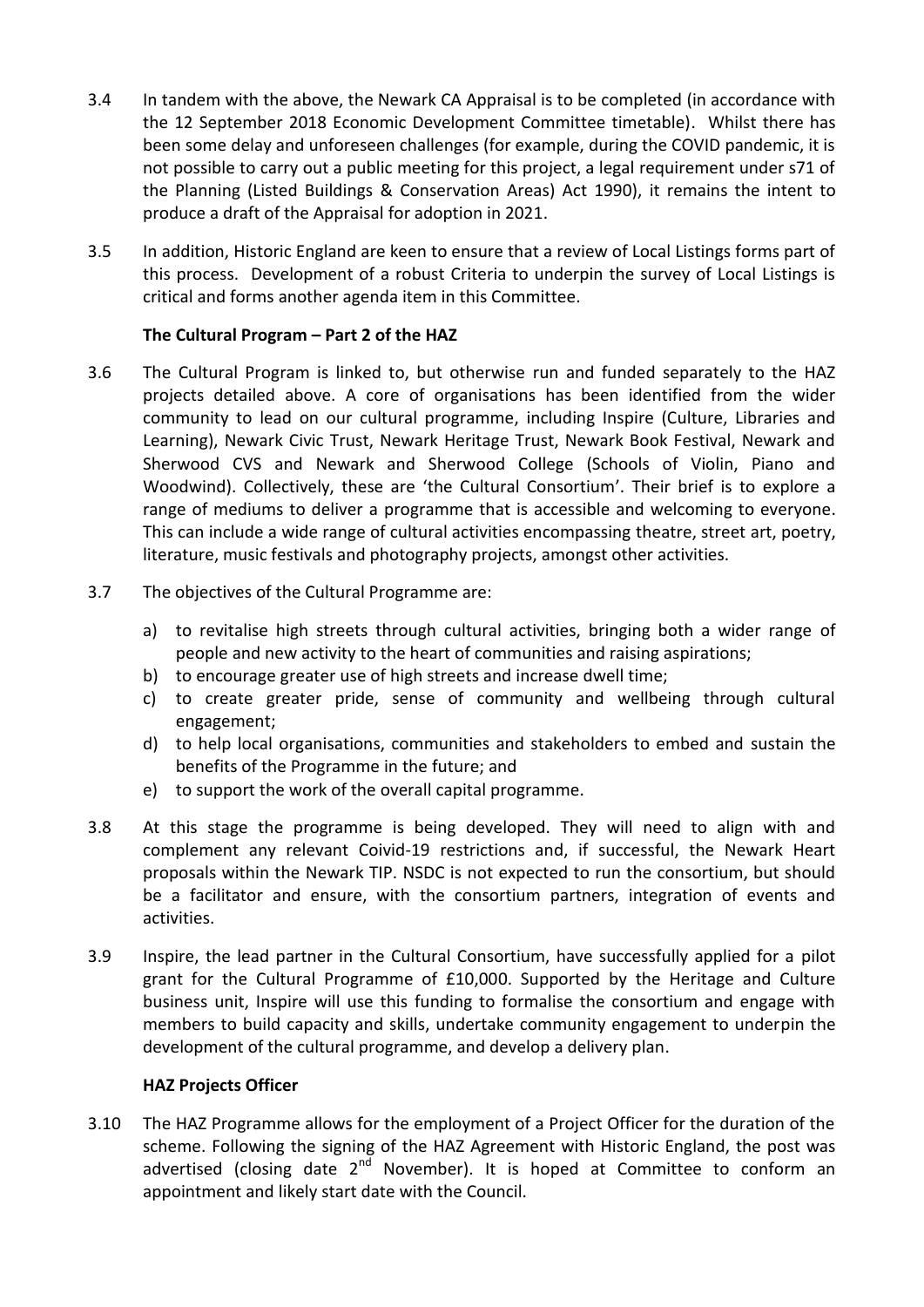### **4.0 Proposals**

4.1 For the Committee to note the information on the Newark High Street Heritage Action Zone (HAZ) Programme Design for 2020-2024.

# **5.0 Equalities Implications**

5.1 The Programme Design will need to ensure that there is equality of opportunity and that no individuals or groups are disadvantaged or discriminated against because of race, sex, disability, religion or belief, sexual orientation, gender reassignment, maternity and pregnancy, marriage or civil partnership, age, or social inequality.

# **6.0 Digital Implications**

6.1 There are no direct implications for ICT.

# **7.0 Financial Implications (FIN20-21/9977)**

7.1 The HAZ Programme covers the period from now until March 2024. The overall project is £550,000, of which the Council has allocated revenue budget for the agreed contribution of £125,000 over the period (Historic England's contribution is £275,000, with the remaining £150,000 coming from private sector contributions). The breakdown of this budget is contained within the background papers. However, a summary of the yearly spend profile is as follows:

|                          | Q3<br>2020/21 | Q4<br>2020/21 | 2021/22  | 2022/23  | 2023/24 | <b>TOTAL</b> |
|--------------------------|---------------|---------------|----------|----------|---------|--------------|
| <b>HE Contribution</b>   | £7,813        | £27,938       | £118,750 | £86,750  | £33,750 | £275,000     |
| <b>NSDC Contribution</b> | £2,813        | £17,938       | £60,250  | £30,750  | £13,250 | £125,000     |
| <b>Private Sector</b>    | £0            | £0            | £80,000  | £65,000  | £5,000  | £150,000     |
| <b>Grand Total</b>       | £10,625       | £45,875       | £259,000 | £182,500 | £52,000 | £550,000     |

7.2 The schemes within the HAZ programme are mostly revenue expenditure but any of the schemes that are deemed to be Capital expenditure, will need to be individually reported to Policy and Finance Committee to seek approval for the budget included in the capital programme. These will be financed by a revenue contribution, HAZ funding and external grant, therefore there will be no additional revenue implications in relation to the proposed projects.

# **8.0 Community Plan – Alignment to Objectives**

8.1 The community engagement on the HAZ accords with the Objective that seeks to increase participation with the Council and within local communities. It will also align with the Objective to enhance and sustain Town centres whereby heritage is appropriately protected.